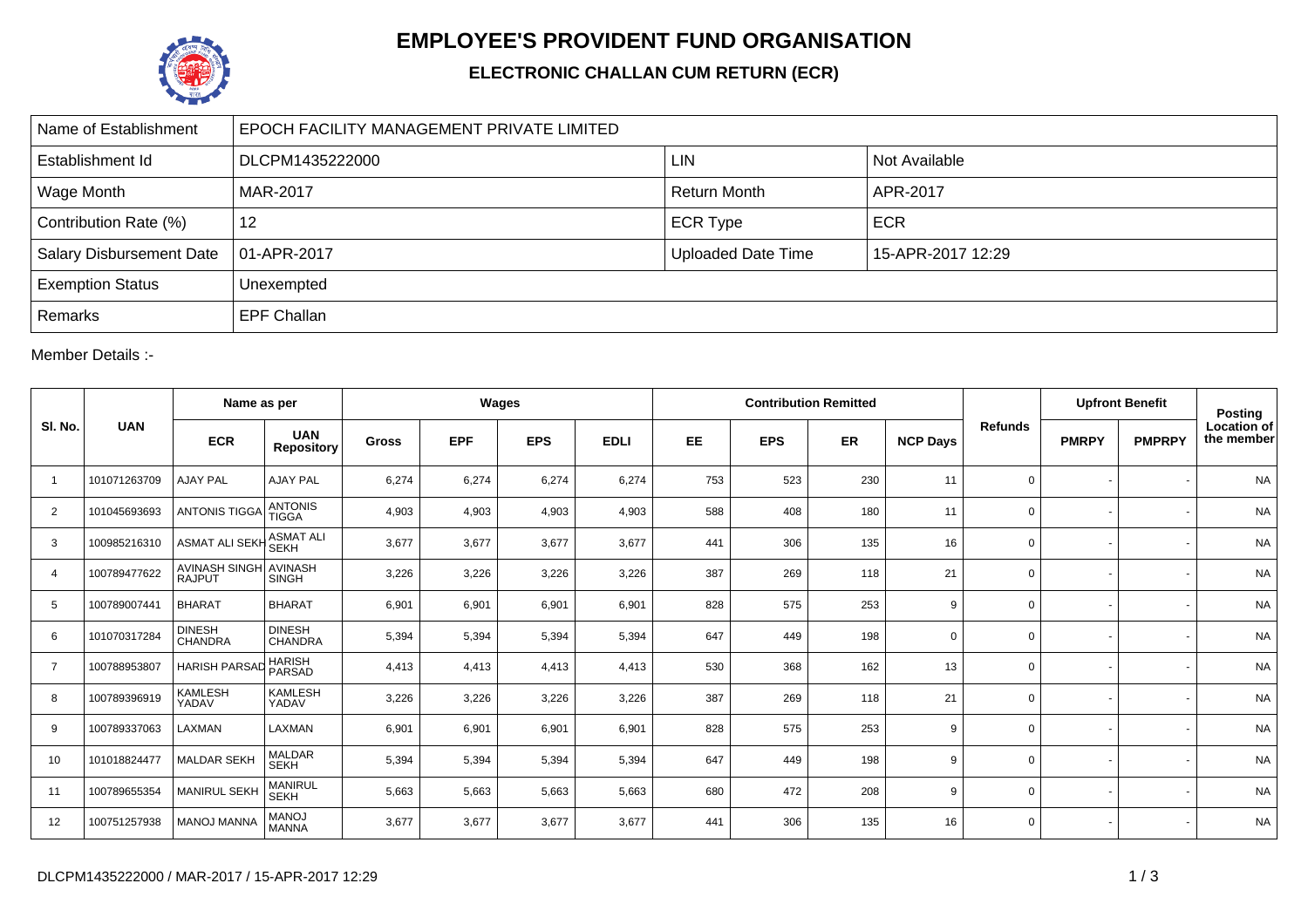|         | <b>UAN</b>   | Name as per                     |                                 | Wages        |             |             |             |             |             | <b>Contribution Remitted</b> |                 |                     | <b>Upfront Benefit</b> |               | Posting                   |
|---------|--------------|---------------------------------|---------------------------------|--------------|-------------|-------------|-------------|-------------|-------------|------------------------------|-----------------|---------------------|------------------------|---------------|---------------------------|
| SI. No. |              | <b>ECR</b>                      | <b>UAN</b><br><b>Repository</b> | <b>Gross</b> | <b>EPF</b>  | <b>EPS</b>  | <b>EDLI</b> | EE          | <b>EPS</b>  | <b>ER</b>                    | <b>NCP Days</b> | <b>Refunds</b>      | <b>PMRPY</b>           | <b>PMPRPY</b> | Location of<br>the member |
| 13      | 100790010140 | <b>MICHEL</b>                   | <b>MICHEL</b>                   | 6,901        | 6,901       | 6,901       | 6,901       | 828         | 575         | 253                          | 9               | $\mathbf 0$         |                        |               | <b>NA</b>                 |
| 14      | 100788575964 | NARENDER<br><b>SHARMA</b>       | NARENDER<br><b>SHARMA</b>       | 5,946        | 5,946       | 5,946       | 5,946       | 714         | 495         | 219                          | 9               | $\mathsf{O}\xspace$ |                        |               | <b>NA</b>                 |
| 15      | 100789052055 | <b>NEELAM DEVI</b>              | NEELAM<br>DEVI                  | 4,168        | 4,168       | 4,168       | 4,168       | 500         | 347         | 153                          | 14              | $\mathbf 0$         |                        |               | <b>NA</b>                 |
| 16      | 100985216306 | PANKAJ KUMAF                    | PANKAJ<br>KUMAR                 | 5,394        | 5,394       | 5,394       | 5,394       | 647         | 449         | 198                          | 9               | $\mathsf{O}\xspace$ |                        |               | <b>NA</b>                 |
| 17      | 101070317297 | PINKU                           | PINKU                           | 3,677        | 3,677       | 3,677       | 3,677       | 441         | 306         | 135                          | $\mathbf 0$     | $\mathbf 0$         |                        |               | <b>NA</b>                 |
| 18      | 100788407473 | PRABHU                          | PRABHU                          | 5,394        | 5,394       | 5,394       | 5,394       | 647         | 449         | 198                          | 9               | $\mathsf 0$         |                        |               | <b>NA</b>                 |
| 19      | 100788324340 | PRAMOD<br>MAHTO                 | PRAMOD<br>MAHTO                 | $\Omega$     | $\mathbf 0$ | $\mathbf 0$ | $\mathbf 0$ | $\mathbf 0$ | $\mathbf 0$ | $\overline{0}$               | 31              | $\mathbf 0$         |                        |               | <b>NA</b>                 |
| 20      | 101045693705 | <b>PRATHAP</b>                  | <b>PRATHAP</b>                  | 4,917        | 4,917       | 4,917       | 4,917       | 590         | 410         | 180                          | 9               | $\mathsf 0$         |                        |               | <b>NA</b>                 |
| 21      | 100789637510 | <b>PUSHPA</b>                   | <b>PUSHPA</b>                   | 4,903        | 4,903       | 4,903       | 4,903       | 588         | 408         | 180                          | 11              | $\mathsf 0$         |                        |               | <b>NA</b>                 |
| 22      | 100789163277 | RAFIKUL ISLAM                   | <b>RAFIKUL</b><br><b>ISLAM</b>  | 5,394        | 5,394       | 5,394       | 5,394       | 647         | 449         | 198                          | 9               | $\mathbf 0$         |                        |               | <b>NA</b>                 |
| 23      | 100789863626 | RATUL BARMAN                    | RATUL<br>BARMAN                 | $\Omega$     | $\mathbf 0$ | $\mathbf 0$ | $\Omega$    | $\mathbf 0$ | $\mathbf 0$ | $\overline{0}$               | 31              | $\mathbf 0$         |                        |               | <b>NA</b>                 |
| 24      | 100788847672 | <b>RAVINDER</b><br><b>KUMAR</b> | <b>RAVINDER</b><br><b>KUMAR</b> | $\Omega$     | $\mathbf 0$ | $\mathbf 0$ | $\Omega$    | $\mathbf 0$ | $\mathsf 0$ | $\overline{0}$               | 31              | $\mathbf 0$         |                        |               | <b>NA</b>                 |
| 25      | 100789655233 | SAHIDUL ALI                     | SAHIDUL ALI                     | 5,663        | 5,663       | 5,663       | 5,663       | 680         | 472         | 208                          | 9               | $\mathsf{O}\xspace$ |                        |               | <b>NA</b>                 |
| 26      | 100789907254 | SANDEEP GOPE                    | SANDEEP<br>GOPE                 | 5,394        | 5,394       | 5,394       | 5,394       | 647         | 449         | 198                          | 9               | $\mathbf 0$         |                        |               | NA                        |
| 27      | 100788318604 | SANDEEP<br>KUMAR                | SANDEEP<br><b>KUMAR</b>         | 4,168        | 4,168       | 4,168       | 4,168       | 500         | 347         | 153                          | 14              | $\mathbf 0$         |                        |               | <b>NA</b>                 |
| 28      | 100788607939 | <b>SATEESH</b>                  | SATEESH                         | 4,903        | 4,903       | 4,903       | 4,903       | 588         | 408         | 180                          | 11              | $\mathbf 0$         |                        |               | <b>NA</b>                 |
| 29      | 101018824465 | <b>SUBHASH</b>                  | <b>SUBHASH</b>                  | 3,677        | 3,677       | 3,677       | 3,677       | 441         | 306         | 135                          | 16              | $\mathbf 0$         |                        |               | <b>NA</b>                 |
| 30      | 100788957141 | SUDIP KULLU                     | <b>SUDIP KULLU</b>              | 5,394        | 5,394       | 5,394       | 5,394       | 647         | 449         | 198                          | 9               | $\mathbf 0$         |                        |               | <b>NA</b>                 |
| 31      | 100788905000 | <b>SUNIL</b>                    | <b>SUNIL</b>                    | 6,274        | 6,274       | 6,274       | 6,274       | 753         | 523         | 230                          | 11              | $\mathbf 0$         |                        |               | <b>NA</b>                 |
| 32      | 100789871643 | <b>VAVLOO</b>                   | VAVLOO                          | 1,255        | 1,255       | 1,255       | 1,255       | 151         | 105         | 46                           | 27              | $\mathsf{O}\xspace$ |                        |               | <b>NA</b>                 |
| 33      | 101018824454 | VIJAY                           | VIJAY                           | 2,452        | 2,452       | 2,452       | 2,452       | 294         | 204         | 90                           | 21              | $\mathsf 0$         |                        |               | <b>NA</b>                 |
| 34      | 100953589183 | <b>VIJAY GOPE</b>               | <b>VIJAY GOPE</b>               | 5,663        | 5,663       | 5,663       | 5,663       | 680         | 472         | 208                          | 9               | $\mathsf{O}\xspace$ |                        |               | <b>NA</b>                 |
| 35      | 100953589154 | <b>VIPIN KUMAR</b>              | <b>VIPIN KUMAR</b>              | 1,226        | 1,226       | 1,226       | 1,226       | 147         | 102         | 45                           | 26              | $\mathsf 0$         |                        |               | <b>NA</b>                 |